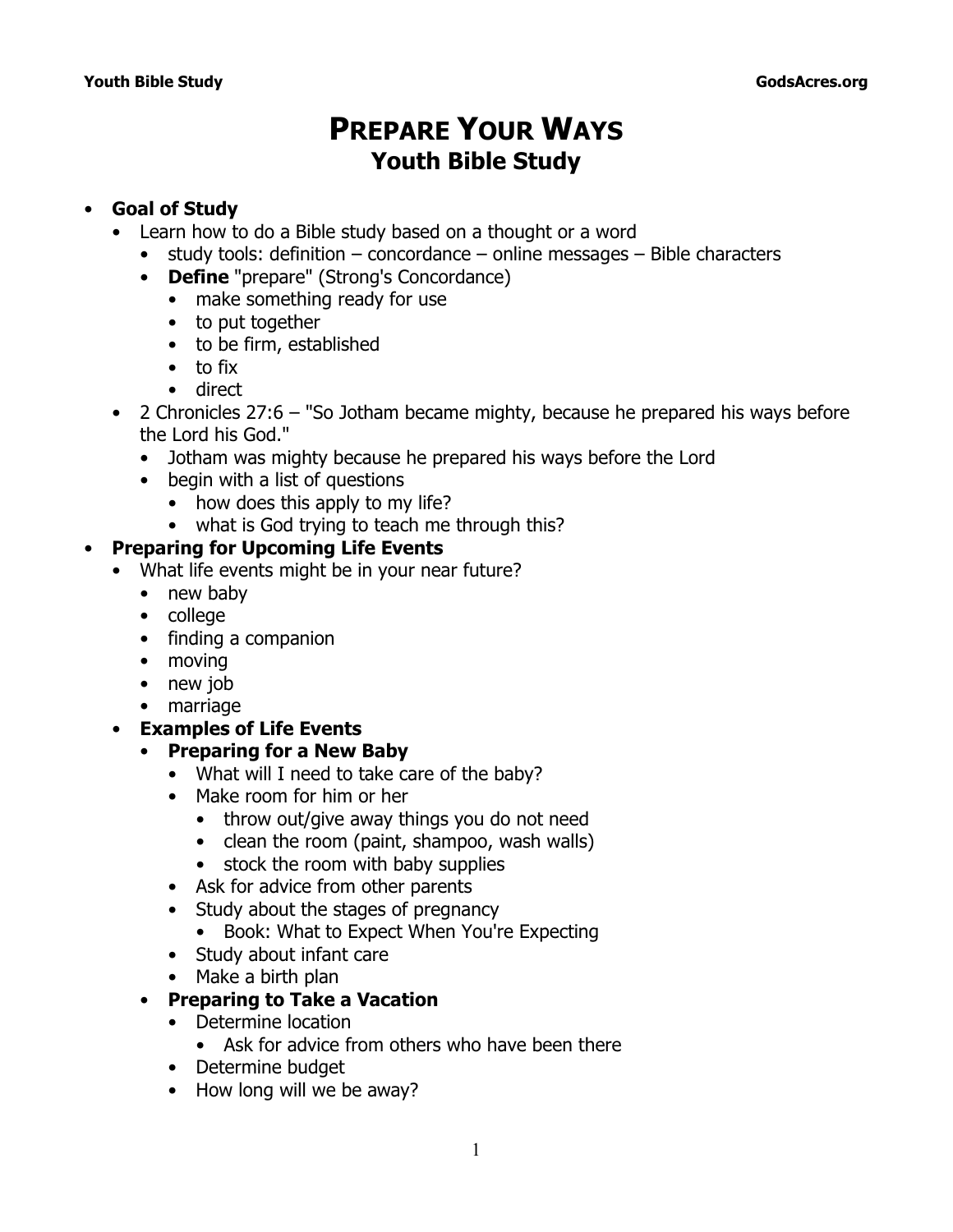- Plan route
- Pack supplies, clothes, food
- Check oil, windshield wiper fluid, gas
- Stop paper or mail
- Have someone check on your house
	- water your plants
	- pet care
	- make sure no one has broken in
	- make sure nothing has leaked

# • **Preparing to Move**

- give away/throw away unneeded furniture, dishes, clothes, etc.
	- have a yard sale
- Fix up the house
	- repairs
	- paint
	- clean carpets
- **Preparing to Plant a Garden**
	- plan
		- what do I need to grow this year?
		- rotate crops
		- check supplies
		- check garden (anything needs to be removed tree branches, trash)
		- *"break up your fallow ground"* (Hosea 10:12)
		- check the fence (repair)
- Compare preparing ourselves for upcoming life events to preparing for spiritual events

# • **Preparing for Spiritual Life Events**

- What spiritual life events might be in your future?
	- $\bullet$  often a surprise you don't know they are coming
		- unlike moving or a baby or a vacation  $-$  you know ahead of time
	- might be a position, a responsibility, an opportunity, or a severe trial
	- God is not limited by the constraints of time
		- He knows today what future events/situations we need to be preparing for

# • **Consider Personal Examples**

- write down personal spiritual events that come to mind
- were you in a good spiritual place?
- did this hinder you or strengthen you?
- what might you have done differently to have prepared?
- **Reasons for Preparing for these (unknown) events**
	- events and/or opportunities will come (that is a known)
	- perhaps if we prepared, we would ...
		- **(1) be more alert** to those opportunities
		- **(2) have victory** in the trial
		- **(3)** have better **reactions** to difficult situations
	- stepping outside of our **comfort zone**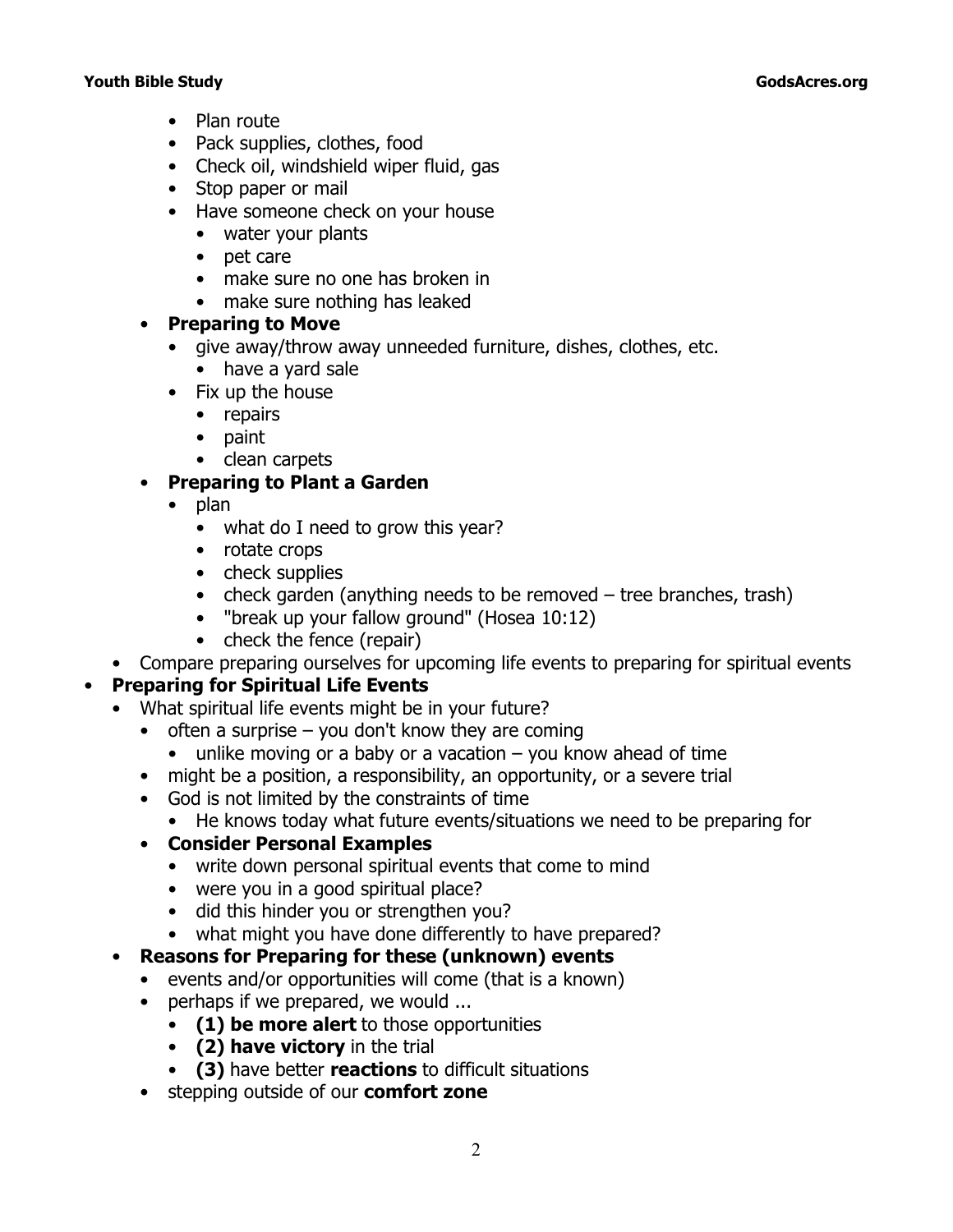• for some, requires preparation

# • **Bible Characters Who Prepared**

- **Jacob**  returning to Bethel (Genesis, Chapter 35)
	- a cleaning up was needed
		- put away strange idols (idolatry)
		- be clean
		- change your garments
		- took off their earrings
			- "It is important for everyone to take stock of what they may have in their home that is ungodly ... and promptly get rid of those things" (*Enduring Word Commentary*).
	- Bethel the place where God's presence was
	- Bethel the place where God's guidance was sought for
	- "Some people need to return to where God's presence was real in their lives" (Roger Decker).
	- Bethel returning to worship
		- personal worship
		- corporate worship
		- family worship
- **Jotham** (2 Chronicles, Chapter 27)
	- Background
		- 25 years old when he became king
		- reigned 16 years (co-reigned with his father about 10 years)
		- did that which was right in the sight of God
		- built the Upper gate of the house of the Lord and the wall of Ophel
		- built cities, fortresses, and towers
		- defeated the king of the Ammorites who paid him tribute
		- listed in the lineage of Christ (Matthew 1:9)
	- 2 Chronicles 27:6  *"So Jotham became mighty, because he prepared his ways before the Lord his God."*
		- *"prepared his ways"*
			- something he did in advance
			- helps one to avoid making quick decisions "in the heat of the moment"
	- King Jotham's greatness ("mighty") is a direct result of his preparing his ways before the Lord
	- Other versions *"Prepared"* 
		- ordered, directed, maintained, walked purposefully, determined, established
	- Personal preparation
		- thought out in advance
		- intentionally and carefully planned
		- not "come-as-they-may"
		- not "winging it"
		- preparation shows strong convictions
			- possible questions to ask while dating: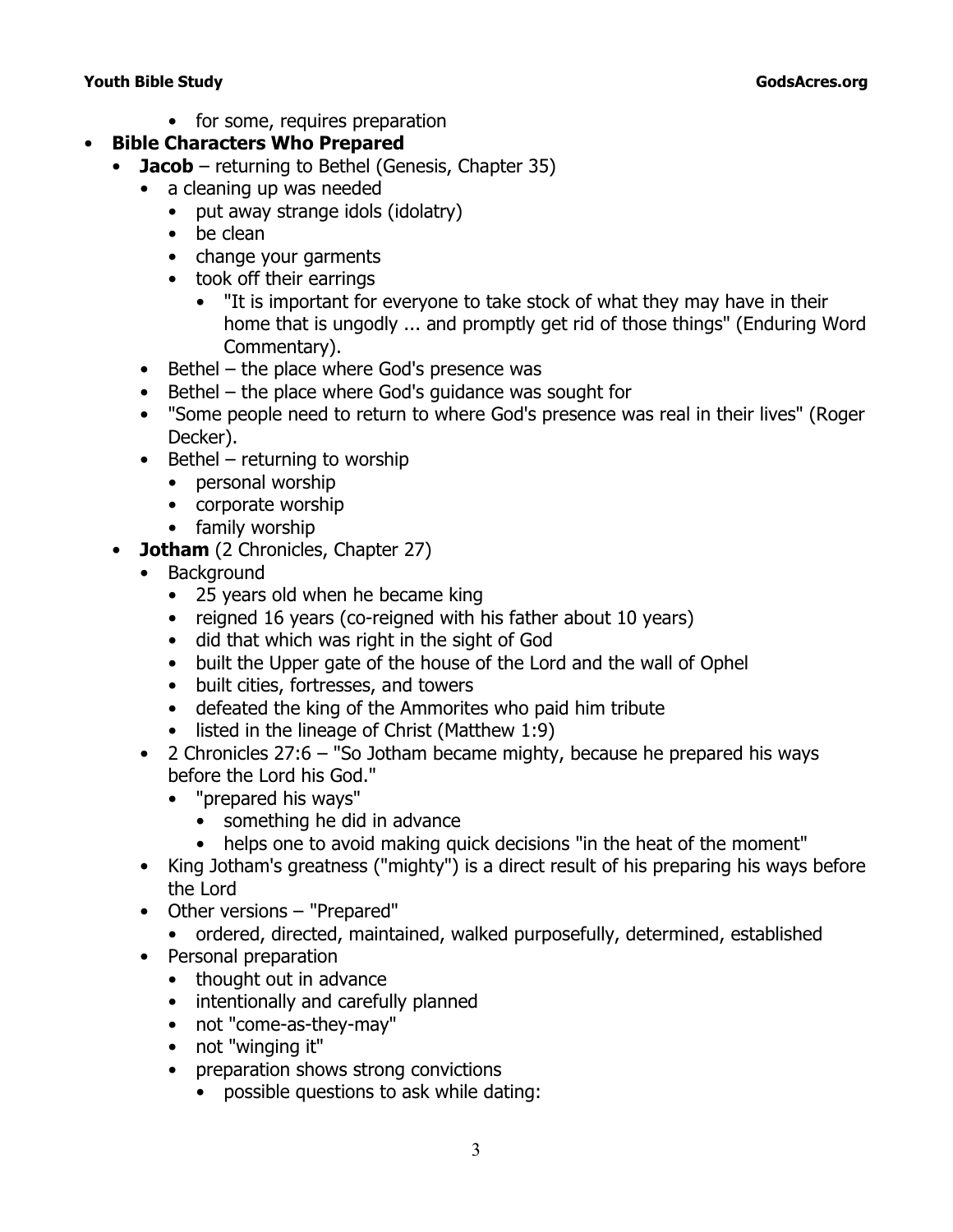- what do you believe about this?
- how do you feel about this area of raising children?
- convictions about dating (prepare before dating)
	- what are you looking for in a mate?
	- what physical boundaries will there be in your dating?
- How did Jotham prepare his ways?
	- *"built the upper gate of the house of the Lord"*
		- "When leaders were concerned about the house of the Lord, it reflected some measure of spiritual revival" (*Enduring Word Commentary*)
		- rebuilt the link between home (palace) and church (temple)
			- the upper gate was a link between the palace & the temple
			- some kings wanted no link
			- his father took it too far (offered sacrifice himself in the temple)
	- *"built cities in the mountains of Judah" "fortresses and towers"*
		- was concerned about helping the people (congregation)
		- what would keep God's people safe?
	- "Jotham must have been a man of prayer. He could not have prepared his ways thus anywhere except at the mercy-seat. He must have been in the habit of taking his daily troubles to his God, and of seeking guidance from him in his daily difficulties, and of blessing him for his daily mercies. He must have been in constant communion with his God, or else he could not have ordered his ways aright before him" (Charles Spurgeon).

### • **"His ways"**

- "course of life, moral character, a way of living or acting" (*Strong's Concordance*)
- not just a heart preparation
- "ways" plural; the various aspects of his life

# • **"Before the Lord his God"**

- "before"  $-$  in the face of, in the presence of, under His eyes
- Jotham lived his life in full view of God (no secrets)
- Jotham didn't order his steps according to human wisdom

# • **Preparing**

- includes watching & avoiding the mistakes of others
- Jotham's father went into the temple of the Lord (where only the priests were to go) and was struck with leprosy
- Jotham *"entered not into the temple of the Lord" (2 Chronicles 27:2)*
	- quite possibly he learned from the mistake of his father
- looking ahead carefully helps us to avoid pitfalls
	- "has this caused others to fall?"
- Jotham wasn't tainted by the culture (idol worship)
- Jotham had spiritual advisors
	- Isaiah
	- Hosea
	- Micah
- Some call this "The Jotham Principle"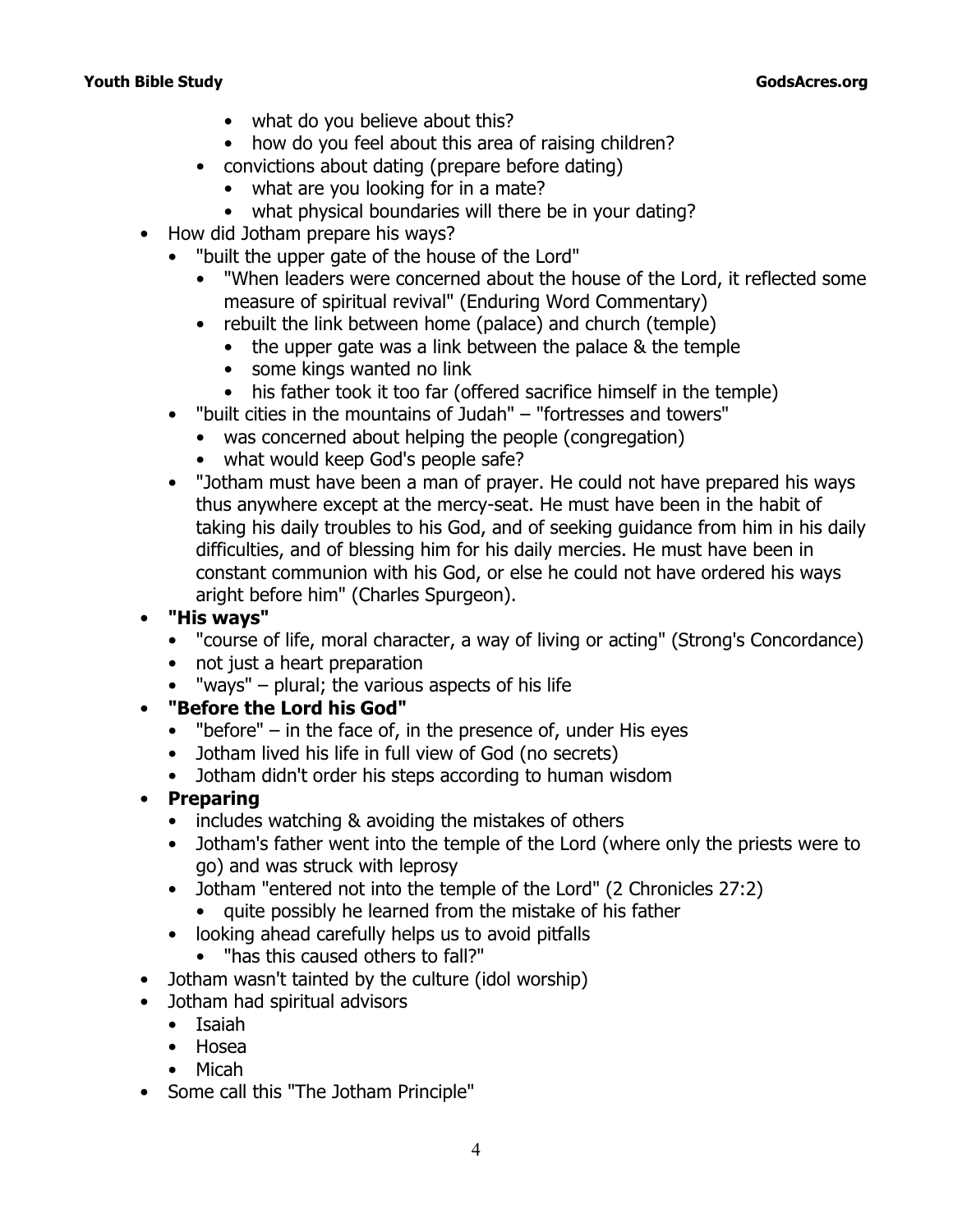# • **David**

- Definition of prepare  $=$  make something ready for use; to put together; to be firm, established; to fix; direct
- David used this word (fixed) twice in Psalm 57:7, which was a psalm he wrote about the time he was hiding in a cave, and Saul, the king who was trying to kill David, came into that exact cave.
	- Psalm 57:7  *"My heart is fixed, O God, my heart is fixed: I will sing and give praise."*
	- David's men were trying to get him to kill Saul
		- might this have been considered self defense?
	- Saul kept pursuing David
	- David had been anointed to be the next king
		- Couldn't he have gotten away with it?
	- David had already determined (fixed; prepared) that he would not take Saul's life
	- if David had not "prepared his heart," might he have given into the pressures of his men?

# • **Daniel**

- Daniel 1:8  *"But Daniel purposed in his heart that he would not defile himself with the portion of the king's meat, nor with the wine which he drank."*
	- did Daniel have to prepare for this event?
		- how?
	- understood the moral principle (upbringing, personal study)
	- practiced standing up for what was right long before
	- do you think this was the first time Daniel stood up for what was right?
	- had a close relationship with God
	- gave it much thought

# • **How to Prepare Your Ways Before the Lord**

- deliberate effort over a prolonged period of time (Andrew Womack ministries)
- **#1 Evaluate Your Ways (Before the Lord)**
	- are there things in your life that is hindering you?
	- are there things that are unnecessary (clutter)?
	- where are you weak?
	- what is missing or lacking (visitation, family worship)?
	- definition of insanity "doing the same thing and expecting different results"
	- Proverbs 29:18  *"Where there is no vision, the people perish: but he that keepeth the law, happy is he."*
		- what is your vision (and God's vision) of where you want to be spiritually?
	- Psalm 37:23  *"The steps of a good man are ordered by the Lord: and he delighteth in his way."*
		- seek God's help
		- place your ways before God and ask for His opinion
- **#2 Take Out the Trash**
	- 2 Chronicles 19:3  *"Nevertheless there are good things found in thee, in that thou*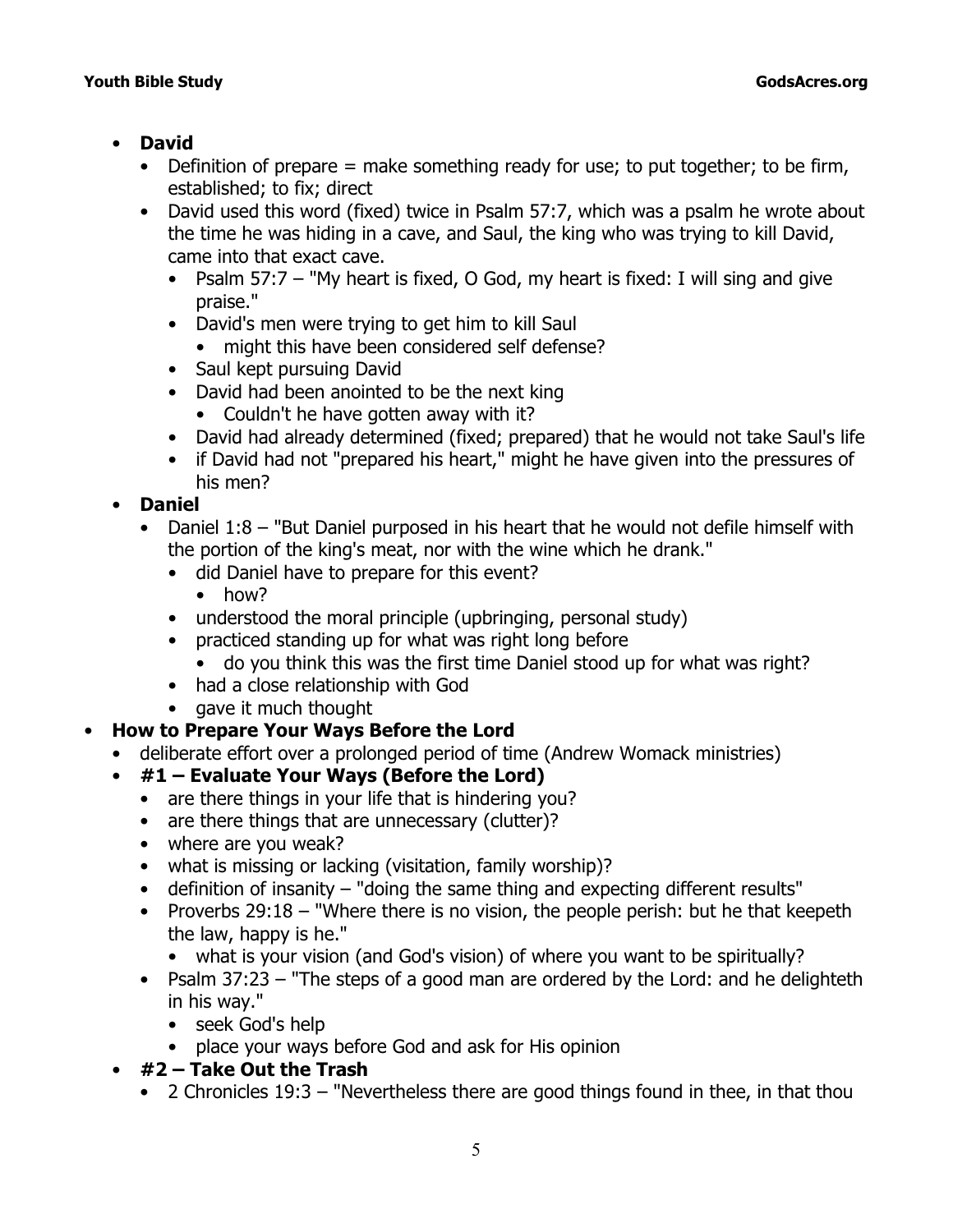*hast taken away the groves out of the land, and hast prepared thine heart to seek God."*

- removed idols and places of false worship
- there are many idols today that we must be aware of
- 2 Timothy 2:21  *"If a man therefore purge himself from these, he shall be a vessel unto honour, sanctified, and meet for the master's use, and prepared unto every good work."*
	- purge himself from these things of dishonor
		- a self cleansing
	- *sanctified* set apart
		- "Just as much as there are certain bowls and plates that we use more than others, or are set aside to some honorable purpose, so some people are more sanctified and useful to God than others. They are more prepared for every good work than others. ... some Christians are more able to be used by God than others, because they have cleansed themselves, and made themselves more usable to God" (Enduring Word Commentary).
	- how to *purge*, or cleanse one's self (verses 22-23)
		- *flee youthful lusts* things that we tend to struggle with in our youth
			- sexual temptations
			- temptations to make a lot of money
			- temptations of longing for praise, fame
			- You can't really say "yes" to God until you can say "no" to some other things
		- *follow righteousness, faith, charity, peace*
			- "Cleansing can never be a matter of just avoiding bad things. It must also be the pursuit of good things. Therefore, there are both things that we must flee from and things we must pursue" (Enduring Word).

# • **#3 – Prepare Your Mind**

- 1 Peter 1:13  *"gird up the loins of your mind"*
	- AMP prepare your minds for action
	- ERV prepare your minds for service
	- Revelation 2:7  *"He that hath an ear, let him hear what the Spirit saith"*  • to have "an ear" requires preparation
	- "It is through the mind that a person is often tripped up and kept from fulfilling their calling in Christ" *(Bible.org).*
		- consider the importance of a believer's thought life in serving God
		- what are some unbiblical mindsets?
		- preparing our ways  $=$  changing old patterns of thinking
		- take Christ through our thought patterns
		- get rid of mental baggage (anxiety, worries, insecurity, whatever causes you to stumble)
		- 2 Corinthians 10:5 *"– bringing into captivity every thought"*
			- confront those thoughts with a verse of Scripture and prayer
		- Believers must not only confront sin with Scripture but continually saturate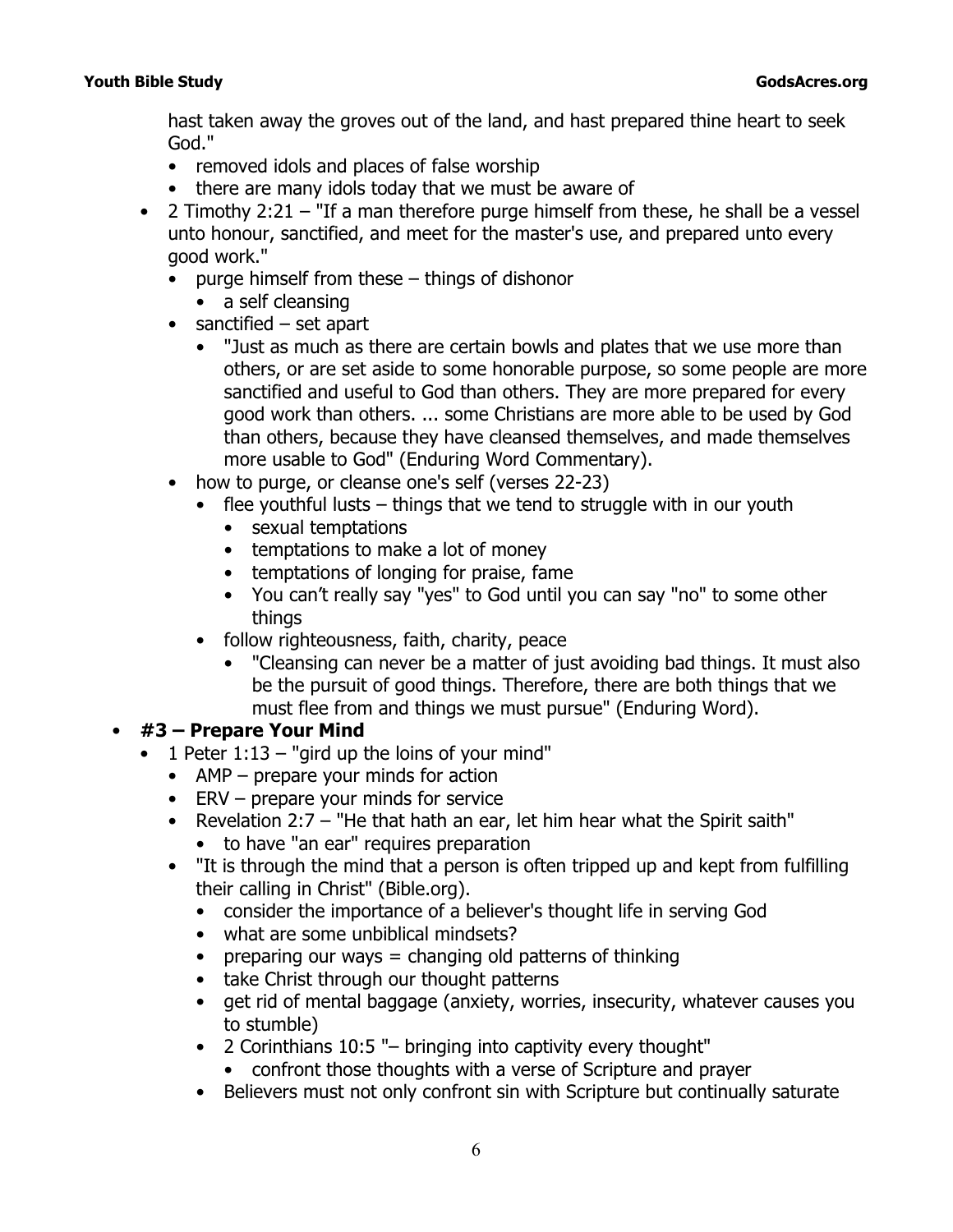their mind with Scripture in order for it to be girded.

- Ephesians 6:14  *"loins girt about with truth"*
- the Word sets us free from the mindset of our culture
- too many Christians fail to do what God has called them to do because of the way culture has trained them (discuss/consider)
- 1 Peter 1:13  *"be sober"*
	- AMP "be completely sober [in spirit–steadfast, self-disciplined, spiritually and morally alert]"
	- be spiritually sober
		- too many Christians are not spiritually sober
		- the things of this world can drug you mentally
			- how do you feel after binging on movies, TV shows, social media, texting?
			- is there anything in your life that is a "spiritual intoxicant"?
			- we cannot drive properly when we are intoxicated
				- possibly hurt someone
			- likewise, we might hurt other people when we are spiritually intoxicated
			- what is clouding your thinking?
			- be sober mentally!
	- be more self-controlled
		- Mark 8:34  *"... Whosoever will come after me, let him deny himself, and take up his cross, and follow me."*
		- what might we do to become more self-controlled?
			- fasting (from food, from entertainments)
			- practice restraint in purchases, in conversation
			- reduce media consumption
			- reduce phone time

# • **#4 – Strengthen Your Memory**

- 1 Chronicles 29:18  *"O Lord God of Abraham, Isaac, and of Israel, our fathers, keep this for ever in the imagination of the thoughts of the heart of thy people, and prepare their heart unto thee."*
	- *"in the imagination of the thoughts"*  framework; meditation (*Strong's Concordance*)
	- *"keep this for ever"*
		- David had just been given offerings for the building of the temple
			- commentators say it had to have been "billions"
			- must have been quite overwhelming
			- David prayed that the memory of this would prepare the people's hearts
		- The power of memory is a vital part of preparing our own hearts.
	- (discuss/consider how you can strengthen your memory)
		- give a testimony
		- read

# • **#5 – Prepare Your Heart**

• 2 Chronicles 12:14 *– "And he* [King Rehoboam] *did evil, because he prepared not his heart to seek the Lord."*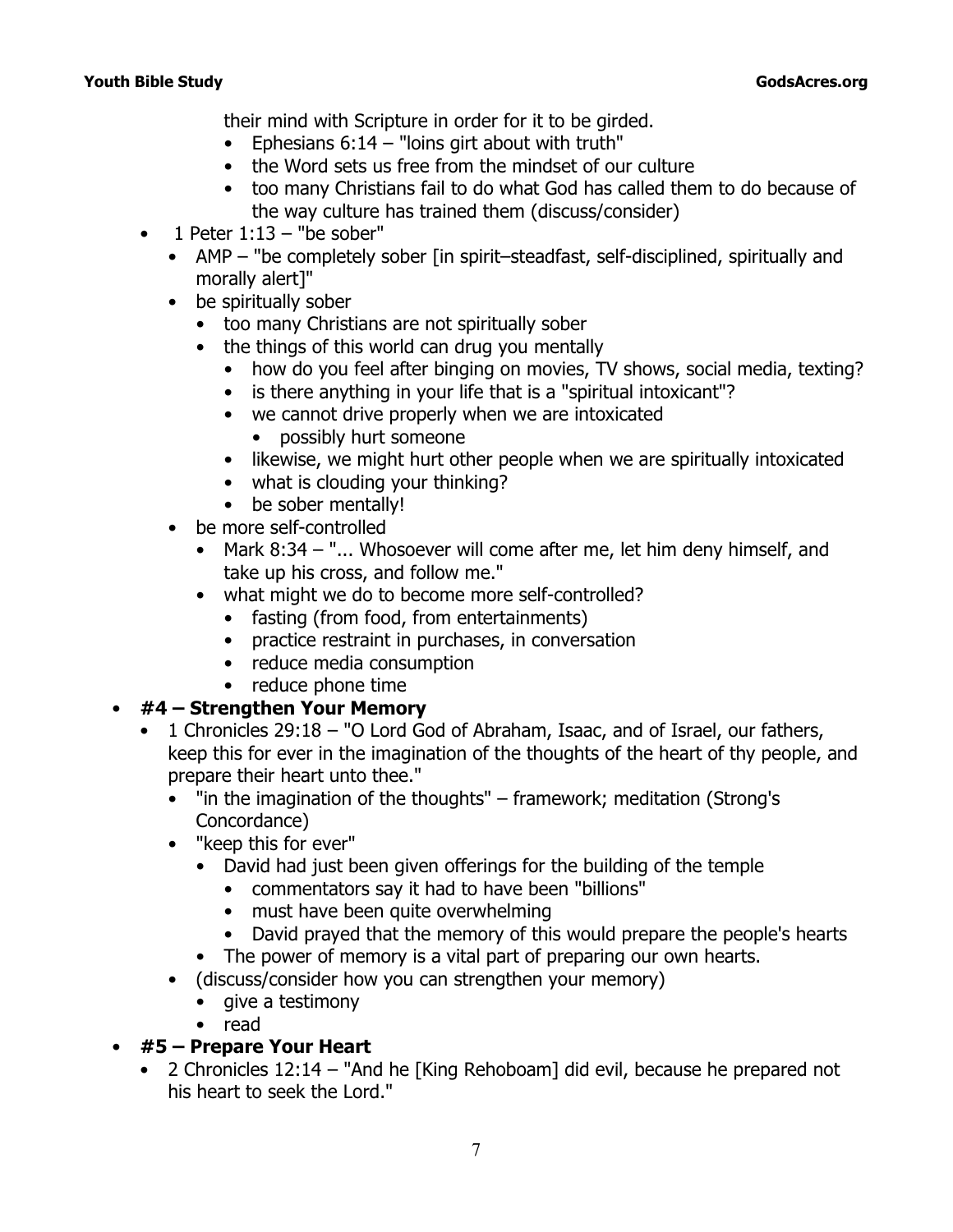- rarely do Christians backslid on purpose
- a failure to prepare one's heart
- this speaks of Rehoboam (grandson of David)
	- became king at 41
	- initially had a sensitive heart to the Lord
		- Sensitive he turned back from battle simply because of a prophet who spoke to him in the name of the Lord (2 Chronicles 11:1-4).
		- However, his seeking the Lord only lasted for 3 of the 17 years of his reign (2 Chronicles 11:17).
		- many new Christians start out well sensitive to the Lord's directions
		- in time they grow cold; why?
		- *"prepared not his heart to seek the Lord"*
- Discuss/consider how to remain sensitive to the leading of God's Spirit

# • **#6 – Prepare Your Body**

- 1 Corinthians 9:25  *"And every man that striveth for the mastery is temperate in all things."*
	- AMP *"is disciplined and exercises self-control in all things"*
	- whole-life stewardship we are not owners, but managers
	- how can we prepare our body when preparing our ways before God?
		- **question**: does regularly consuming unhealthy food, drugs, beverages affect our preparedness for future trials or tasks?
		- fasting from food
		- removing things that make us sick or not feeling good
			- certain foods you might have to avoid
			- certain foods you need to be your best
- preparing physically (healthier eating, getting enough sleep, exercise)

# • **#7 – Humble Thyself**

- Psalm 10:17  *"Lord, thou hast heard the desire of the humble: thou wilt prepare their heart, thou wilt cause thine ear to hear."*
	- desire a prepared heart
	- some preparing God does some things you need to do
- in whatever capacity God is calling you stay humble
- how?
	- always give God praise
	- keep in mind your inabilities
	- admit when you're wrong
- 2 Timothy 2:21-22  *"... prepared unto every good work ... follow righteousness, faith, charity, peace"*
	- *peace* right relationships with others (Romans 12:18)
	- let others take the credit
	- let others have the last word or be right
		- this requires humbleness on your part
- **#8 Learn From Others**
	- 2 Timothy 2:22  *"with them that call on the Lord out of a pure heart"*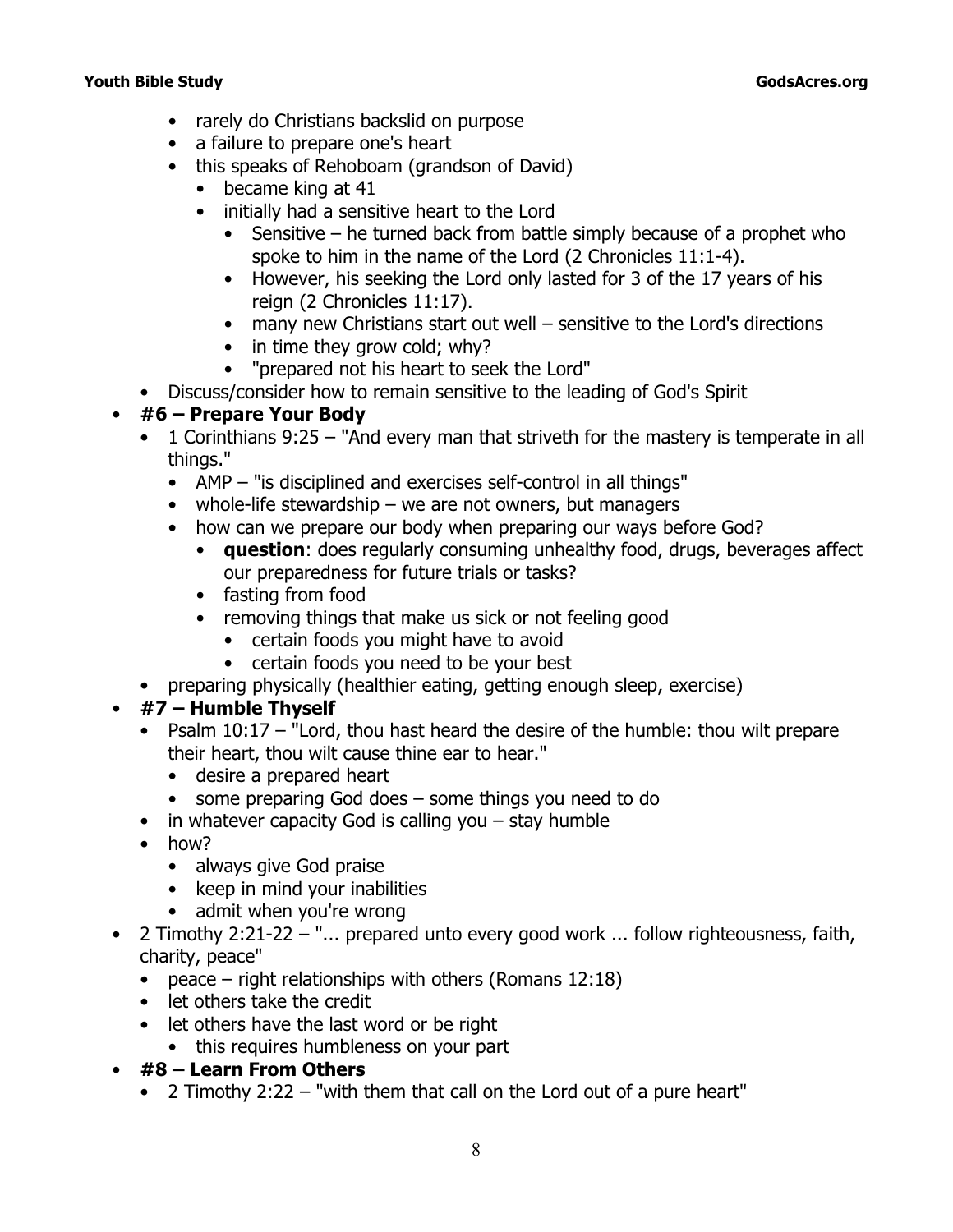- the need of Christian friends, mentors, etc.
- "A smart man learns from his mistakes, but a wise man learns from the mistakes of others" (author unknown).
- Jotham learned from his father's mistakes
- **Other Thoughts on How to Prepare Your Ways?**
	- make a plan
		- where do I want to see myself spiritually in a year?
		- what do I need to remove from or add to my "ways"?
		- write it down; create goals
	- prepare financially
		- budgeting money
	- practice time management (Stewardship)

# **Source to Help in Preparing Your Ways**

- **Consider Book** *My Heart, Christ's Home*
	- take Christ through every room in our house
- **Youth Sunday School Lessons & Youth Lessons** (GodsAcres.org)
	- Spiritual Disciplines (Reading, Praying, Studying, Meditation, Fasting)
	- Idolatry
	- An Uncontrolled Thought Life
	- Worship
	- Service
	- Addictions
	- Witnessing
	- Youth Lesson: Whole-Life Stewardship

### **One Man's Preparation**

- sets aside a weekly time to have a "lengthy period of time with God"
- reads the Word & talk to God
- plans his calendar for the week; talks to God about it & commits it to Him
- talks to God about his vision of his life & commits it to God
- asks God to line his thoughts up with God's thoughts
- asks God to make "His priorities my priorities"
- Proverbs 3:6  *"In all thy ways acknowledge him, and he shall direct thy paths."*
- live deliberately
	- not drifting along
	- not just reacting
	- not being influenced by the world
	- not allowing the word to monopolize my time, my energy, and my focus

### **One Woman's Thoughts About Preparation**

- Preparing for God's Next Move, Whatever It Is
	- "waiting to receive my next assignment from God"
	- "my current job is not all He has for me"